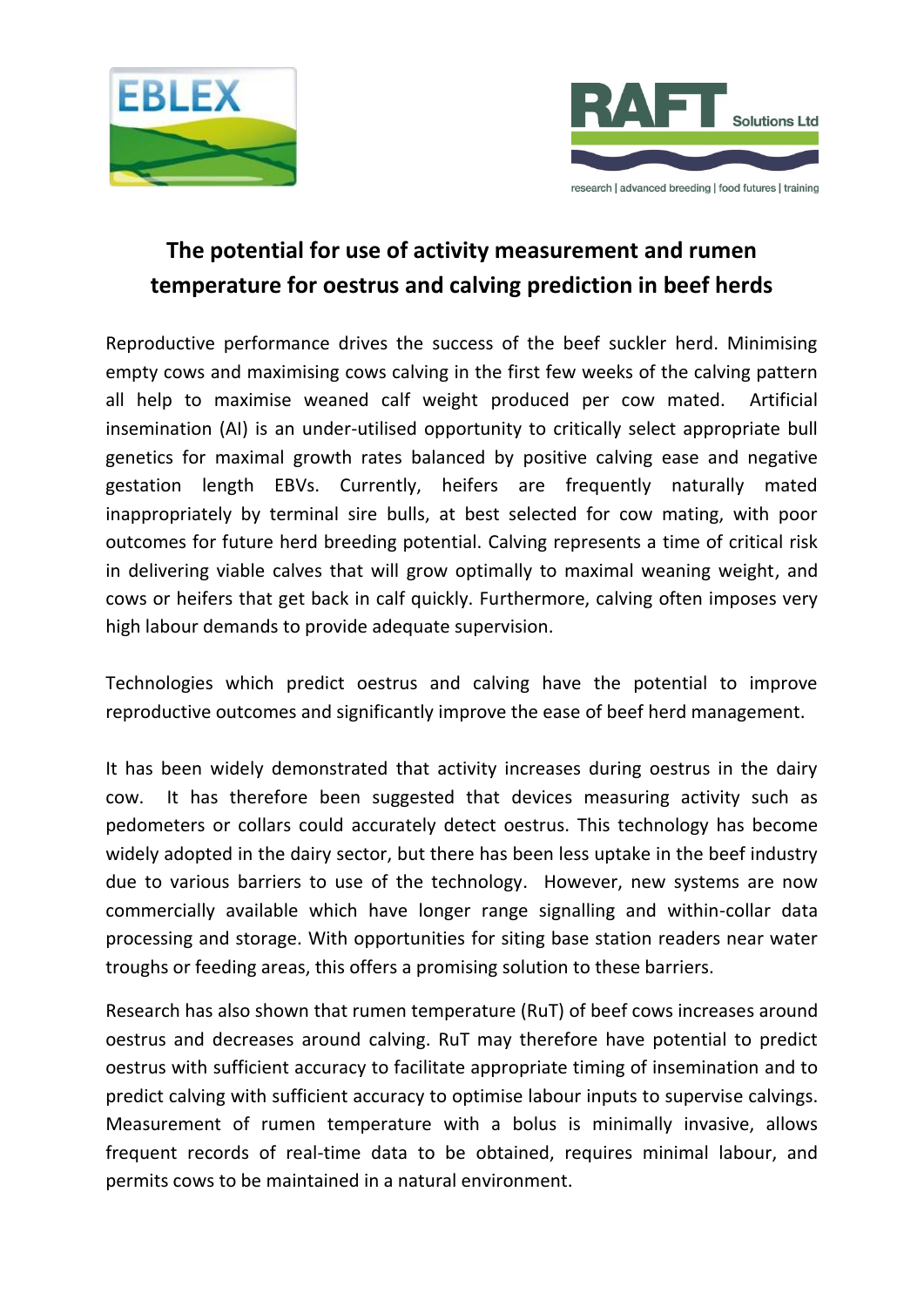



# **How the technology works**

EBLEX have funded a project on two farms to explore the use of activity meters and rumen temperature boluses in beef herds. Findings from these projects have identified a number of points which any beef farmer looking to use these technologies should be aware of, and these are outlined below.

This report describes the specific make and model of technology used in this project. Other similar technologies exist but may vary from the description below.

# **Activity meters**

- Each cow is fitted with an adjustable collar, worn around the neck
- From the bottom of the collar 'necklace style' hangs a motion sensing tag
- The motion sensing tag transmits a signal to a control box, which is mounted on a building or other structure near the herd
- The system uses algorithms (complex mathematical calculations) to separate the cow's



day to day normal activity baseline from changes in activity related to oestrus.

- The data can be viewed real time on a farm computer using the software supplied with the product.
- The user is provided with graphs and data for each collared cow/heifer. Alerts are sent for those animals requiring attention. These can also be transmitted to a mobile device (e.g. phone or tablet).
- The main claim is that the product can assist early detection of oestrus by detecting an increase in activity levels, but there is also growing reference to detection of illness in cattle, especially when a refinement of the collar which includes a method of measuring rumination is included.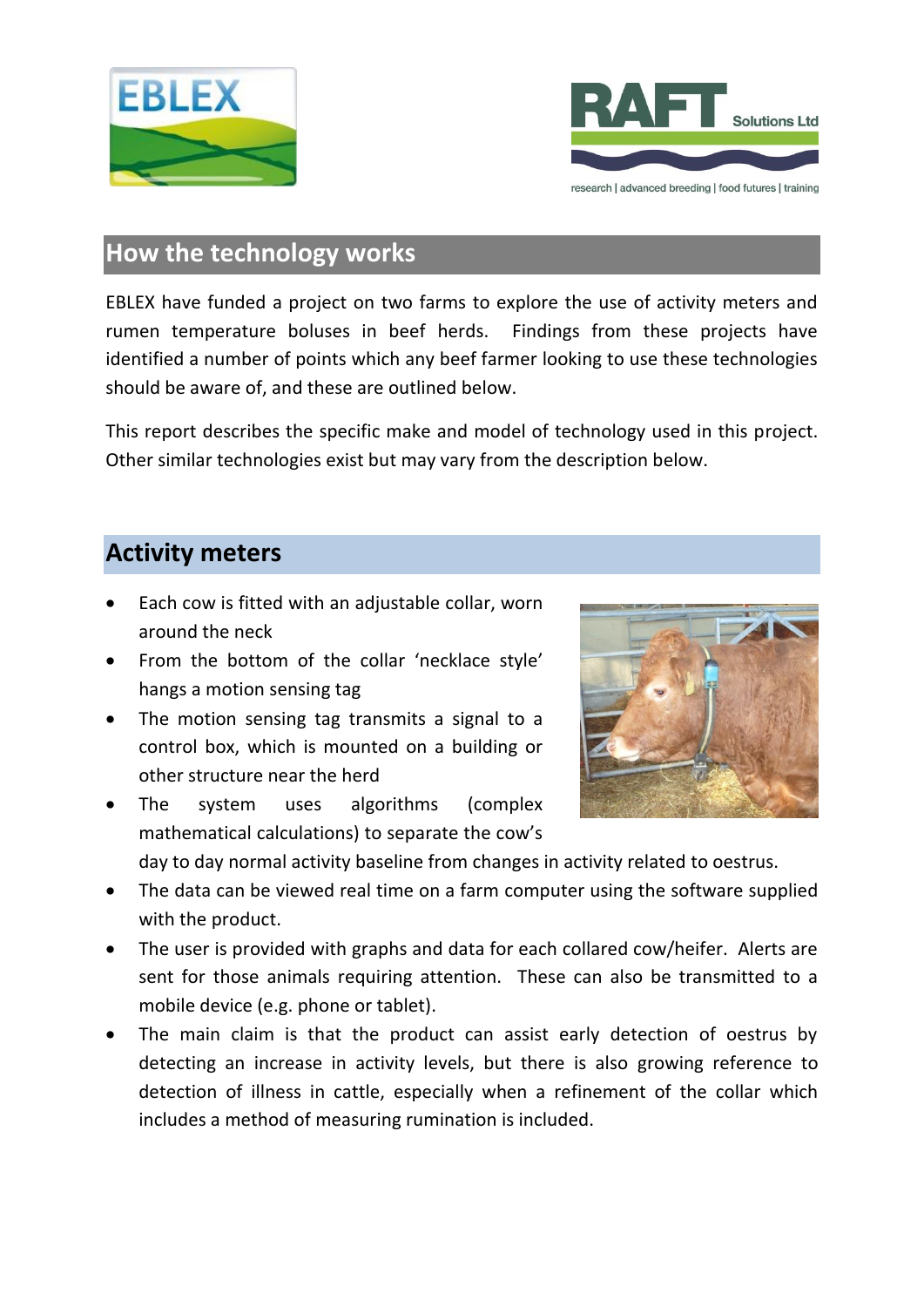



# **Activity meters – things to look out for**



### **Collars:**

- For larger breed beef animals the standard collars provided by the manufacturer may be too short in some cases. There is a larger collar size which is 20cm longer than the standard size (155cm). It is important to assess what collar size would be needed for your particular herd.
- Collars must be fitted correctly according to the manufacturer recommendations. If the collars are too tight or too loose then reading quality may be affected.

### **Readers and computers:**

- A few days, and in some cases a few weeks, is required after fitting collars before accurate readings can be expected. This is because a baseline of average activity must be generated over several days to a week in order to determine future changes in activity.
- In systems where cows are moved frequently to pens of differing sizes or mixed with new herd mates there may be a disruption in activity leading to false positive and false negative results.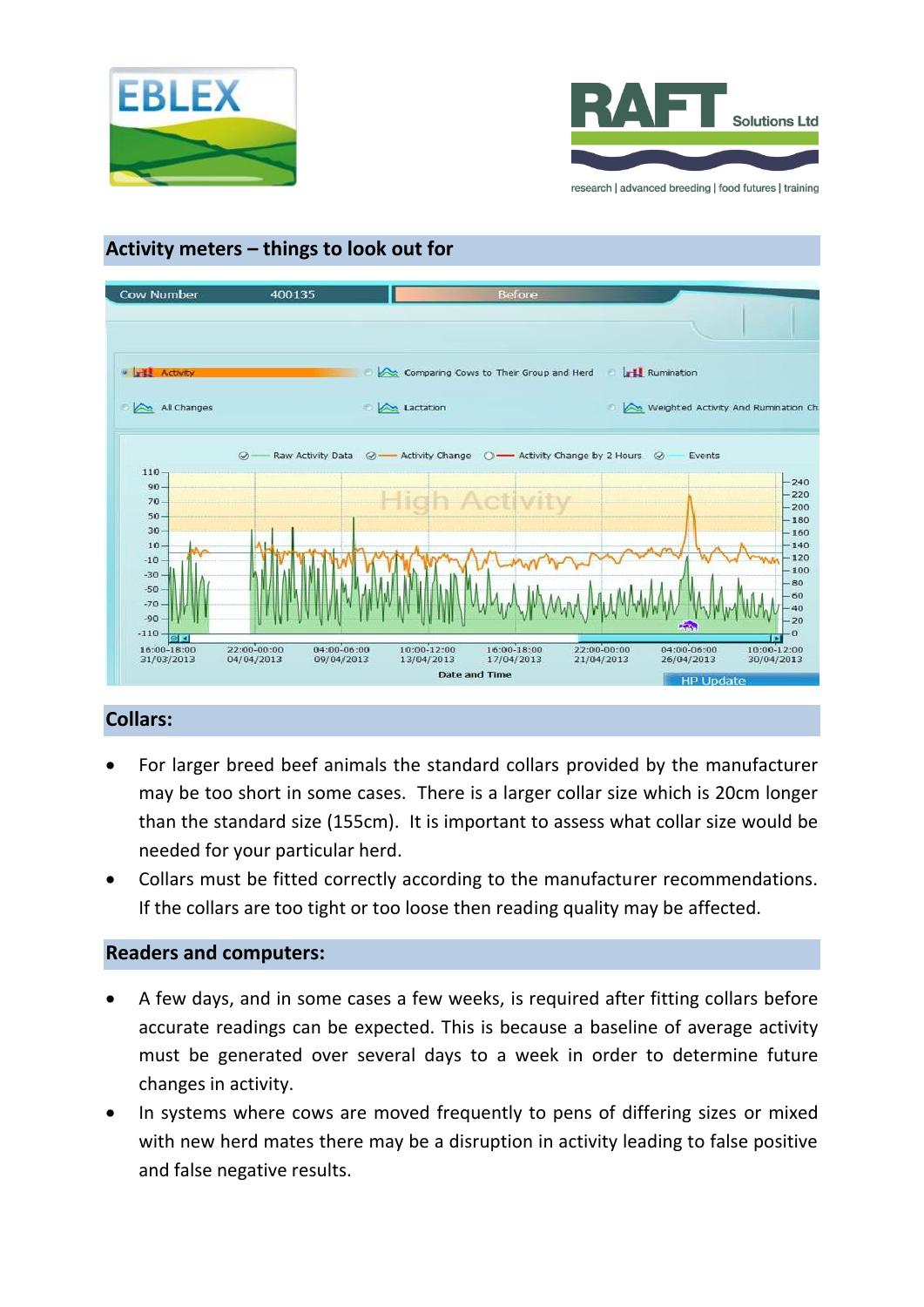



- If the computer is running other software it may not be possible to also run the activity software on the same computer. This requires prior checks to be made with the manufacturer.
- Where the system is used out in the field at grazing, sufficient power must be available from either batteries or solar panels. The manufacturer should be consulted on the power requirements of the particular system in question.

### **Results of activity meter trials**

- Current activity monitoring systems appear to be unable to predict calving, although this is a potential development for the future.
- When an alert is generated a 'Time to AI' is given, which counts down the time still left to inseminate the cow starting from 26 hours down to 0. Peak fertility is predicted to occur between 18 to 10 hours from the alert (with 14 hours being the ideal) and this is when insemination is recommended to take place.

# **Rumen temperature boluses**

- The bolus is administered orally using a dedicated dosing gun.
- Boluses vary in materials, weight, length and diameter and importantly battery life
- Once ingested the bolus permanently settles to the bottom of the rumen/reticulum.



- The bolus transmits a signal to a reader (or readers depending on the size of the farm), which is a small metal box mounted on a building or other structure near the herd
- The data can be viewed real time on a farm computer using the software supplied as part of the product.
- The user is provided with graphs and data for each bolused cow/heifer. Alerts are sent for those animals requiring attention (these can also be transmitted to a mobile device, e.g. phone or tablet).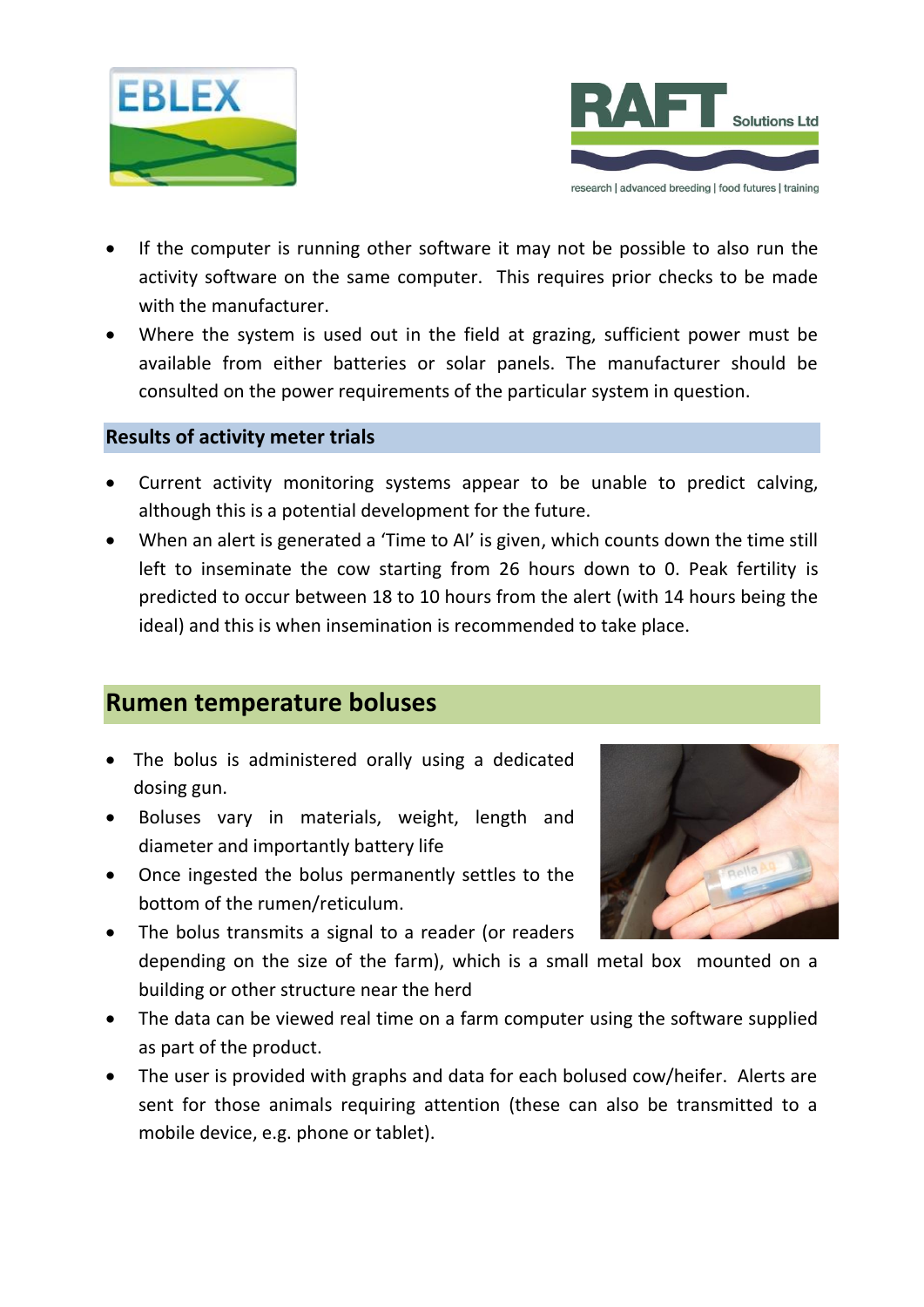



#### Admin Help **tve** Standard Graph Ear Tag 400135 Read List Cow Chart Chart Ontions Chart Items: Baseline, Upper Bounds, Lower Bounds, Ev Start Date: 23/04/2013  $\sim$ End Date: 30/04/2013 42.2 Cow Temperature Baseline **Upper Bounds** 40.88 Lower Bounds Event 39.56 38.24 36.92  $35.6 - 24/04/2013$ 28/04/2013 30/04/2013 26/04/2013 25/04/2013 27/04/2013 29/04/2013

### **Rumen temperature boluses – things to look out for**

#### **Boluses**

 Regurgitation of the boluses may occur shortly after dosing and at times of diet change- such as when cows go out to grass in spring. Ways to help combat this include dosing with a magnet bolus at the time as bolus administration. Withholding of forage for a period of time before bolus administration then feeding forage immediately after may also help to reduce regurgitation.

#### **Readers and computers**

- The bolus-to-reader range should be carefully considered to ensure that cows are in range of a reader for at least the majority of the day. This is particularly significant in large buildings or outdoors. If readings are poor then it may be necessary to install additional readers.
- A suitable computer is required to run the software. Windows 7 or newer is required with 4GB of RAM and at least 250GB hard drive.
- A sufficient period of time is required after bolusing before accurate readings can be expected; this is because a baseline of average temperature must be generated in order to determine changes in temperature. It can take up to three weeks for boluses to start reading following bolusing, which is thought to be due to the bolus